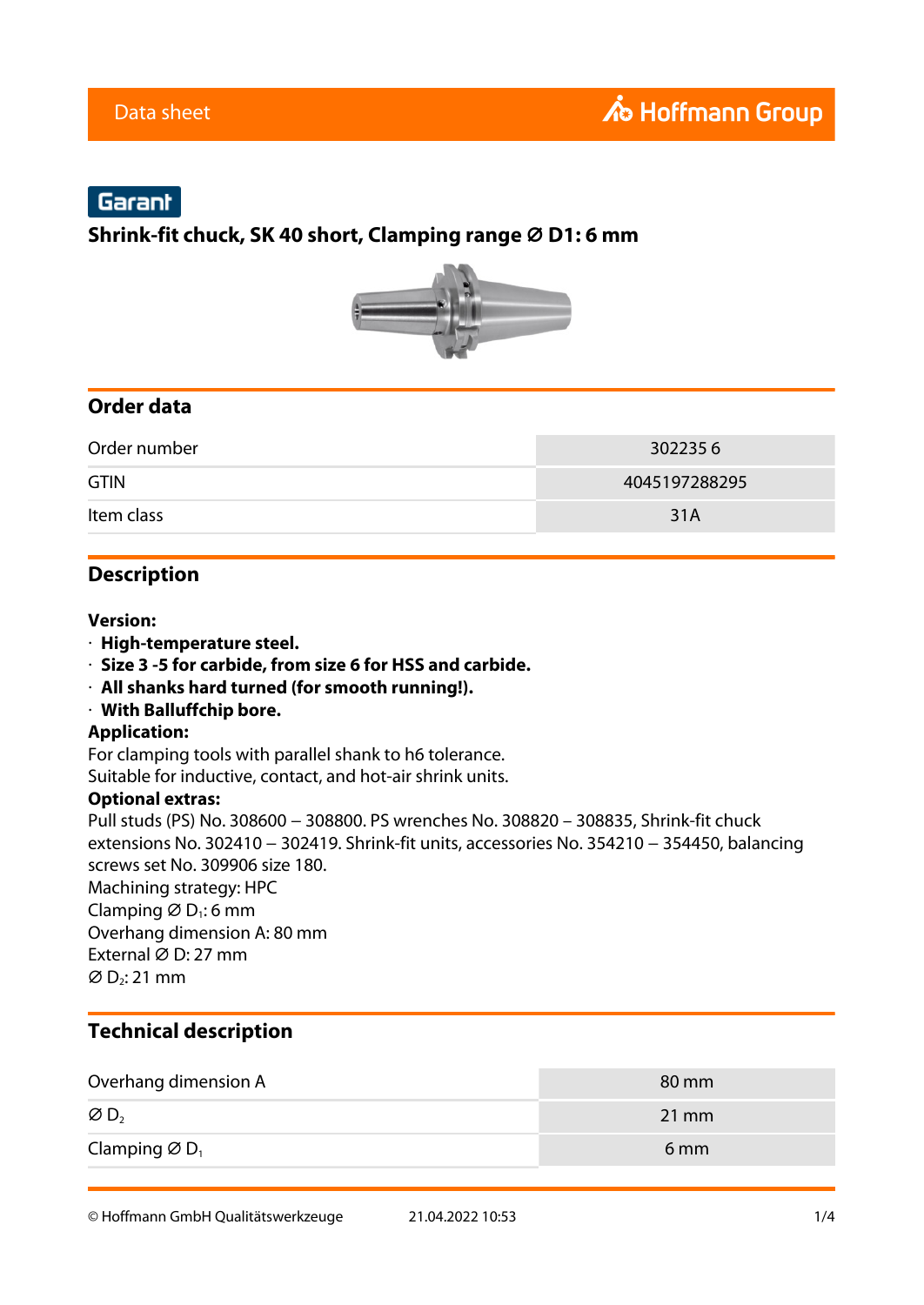| External ØD                           | $27 \, \text{mm}$   |
|---------------------------------------|---------------------|
| Adapter                               | SK 40 short         |
| Arbor standard                        | ISO 7388-1          |
| Shape                                 | <b>ADB</b>          |
| Balance quality G at rotational speed | G 2.5 at 25,000 rpm |
| Concentricity                         | $\leq$ 3 µm         |
| Machining strategy                    | <b>HSC</b>          |
| Machining strategy                    | <b>HPC</b>          |
| Type of product                       | Shrink-fit chuck    |

# **Accessories**

| Cooling unit Type CU1                                                                      | 354215 CU1  |
|--------------------------------------------------------------------------------------------|-------------|
| Pull stud 45° sealed suitable for steep tapers 40                                          | 30876540    |
| Screening plate for coilSU1 for clamping $\varnothing$ 6-12 mm                             | 354240 6-12 |
| Pull studMori-Seiki, sealed, form A suitable for steep tapers<br>40                        | 30863040    |
| Shrink-fit chuck extension 4.5° with length adjustment<br>screw Ø d / Ø D1 16/6 mm         | 302412 16/6 |
| Basic tool mountingfor SK for SK taper shank 40                                            | 35422540    |
| Pull stud, 18CrNiMo7Form A suitable for steep tapers 40                                    | 30860540    |
| Pull studsealed, form B suitable for steep tapers 40                                       | 30862040    |
| Pull stud 90° sealed suitable for steep tapers 40                                          | 30879540    |
| Shrink-fit chuck extension 4.5° without length adjustment<br>screw Ø d / Ø D1 20/6 mm      | 302410 20/6 |
| Pull stud 90° sealed suitable for steep tapers 40                                          | 30879040    |
| Wrench for pull studsISO 7388 suitable for ISO taper size 40                               | 30883040    |
| Wrench for pull studsDIN ISO 7388-1 (formerly DIN 69872)<br>suitable for ISO taper size 40 | 30882040    |
|                                                                                            | 302412 20/6 |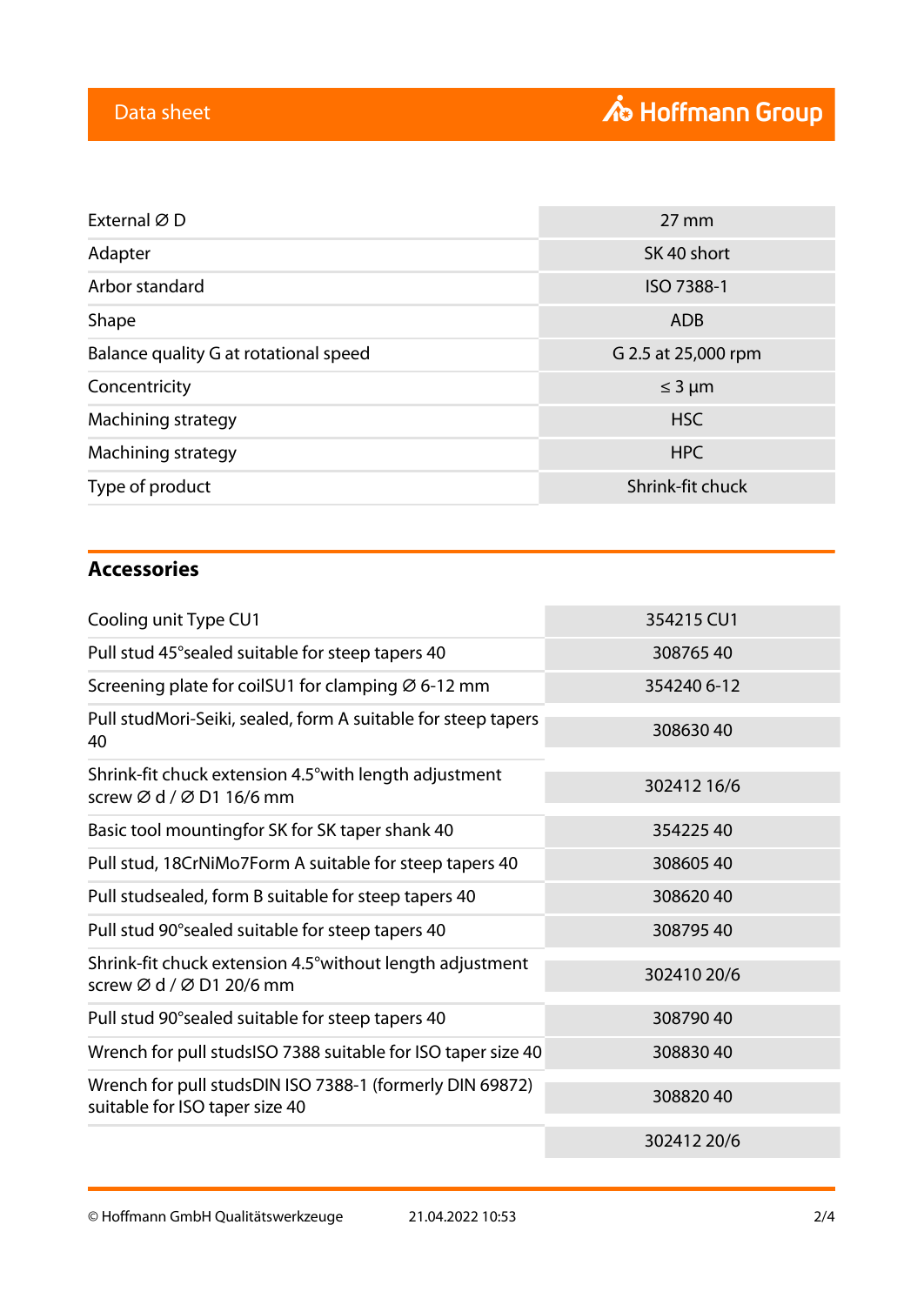| Shrink-fit chuck extension 4.5° with length adjustment                                                                                                                                                                            |
|-----------------------------------------------------------------------------------------------------------------------------------------------------------------------------------------------------------------------------------|
| screw $\varnothing$ d / $\varnothing$ D1 20/6 mm                                                                                                                                                                                  |
| $\sigma$ , and the second contribution of the second contribution of the second contribution of the second contribution of the second contribution of the second contribution of the second contribution of the second contributi |

| Special pull stud with no internal threadsealed suitable for<br>steep tapers 40                                                           | 30872040    |
|-------------------------------------------------------------------------------------------------------------------------------------------|-------------|
| Pull studsealed suitable for steep tapers 40                                                                                              | 30866040    |
| Shrink-fit chuck extension 4.5° without length adjustment<br>screw Ø d / Ø D1 20/6 mm                                                     | 302416 20/6 |
| Cooling adapter short 4.5° for clamping $\varnothing$ 6-9 mm                                                                              | 354235 6-9  |
| Special pull stud with internal thread suitable for steep<br>tapers 40                                                                    | 30874040    |
| Pull stud Hurco 45° with fitsealed suitable for steep tapers<br>40                                                                        | 308802 40   |
| Pull studForm A suitable for steep tapers 40                                                                                              | 30860040    |
| Shrink-fit chuck extension 4.5° without length adjustment<br>screw, with through coolant holes $\varnothing$ d / $\varnothing$ D1 20/6 mm | 302414 20/6 |
| Pull studForm B suitable for steep tapers 40                                                                                              | 30864040    |
| Pull studsealed suitable for steep tapers 40                                                                                              | 30863540    |
| Shrink-fit chuck extension 4.5° without length adjustment<br>screw $\varnothing$ d / $\varnothing$ D1 16/6 mm                             | 302410 16/6 |
| Pull studMazak, form A suitable for steep tapers 40M                                                                                      | 308670 40M  |
| Special pull stud with no internal threadsealed suitable for<br>steep tapers 40                                                           | 30870040    |
| Cooling adapter long4.5 $\degree$ for clamping $\varnothing$ 6-9 mm                                                                       | 354236 6-9  |
| Pull studMori-Seiki, sealed, form A suitable for steep tapers<br>40                                                                       | 30862540    |
| Pull stud, 18CrNiMo7sealed, form B suitable for steep<br>tapers 40                                                                        | 30861540    |
| Pull stud Hurco 45° with bore and fitsealed suitable for<br>steep tapers 40                                                               | 30880140    |
| Pull stud 60° sealed suitable for steep tapers 40                                                                                         | 30878540    |
| Shrink-fit unit Type SU1                                                                                                                  | 354210 SU1  |
| Pull stud 45° sealed suitable for steep tapers 40                                                                                         | 30876040    |
|                                                                                                                                           | 30880640    |